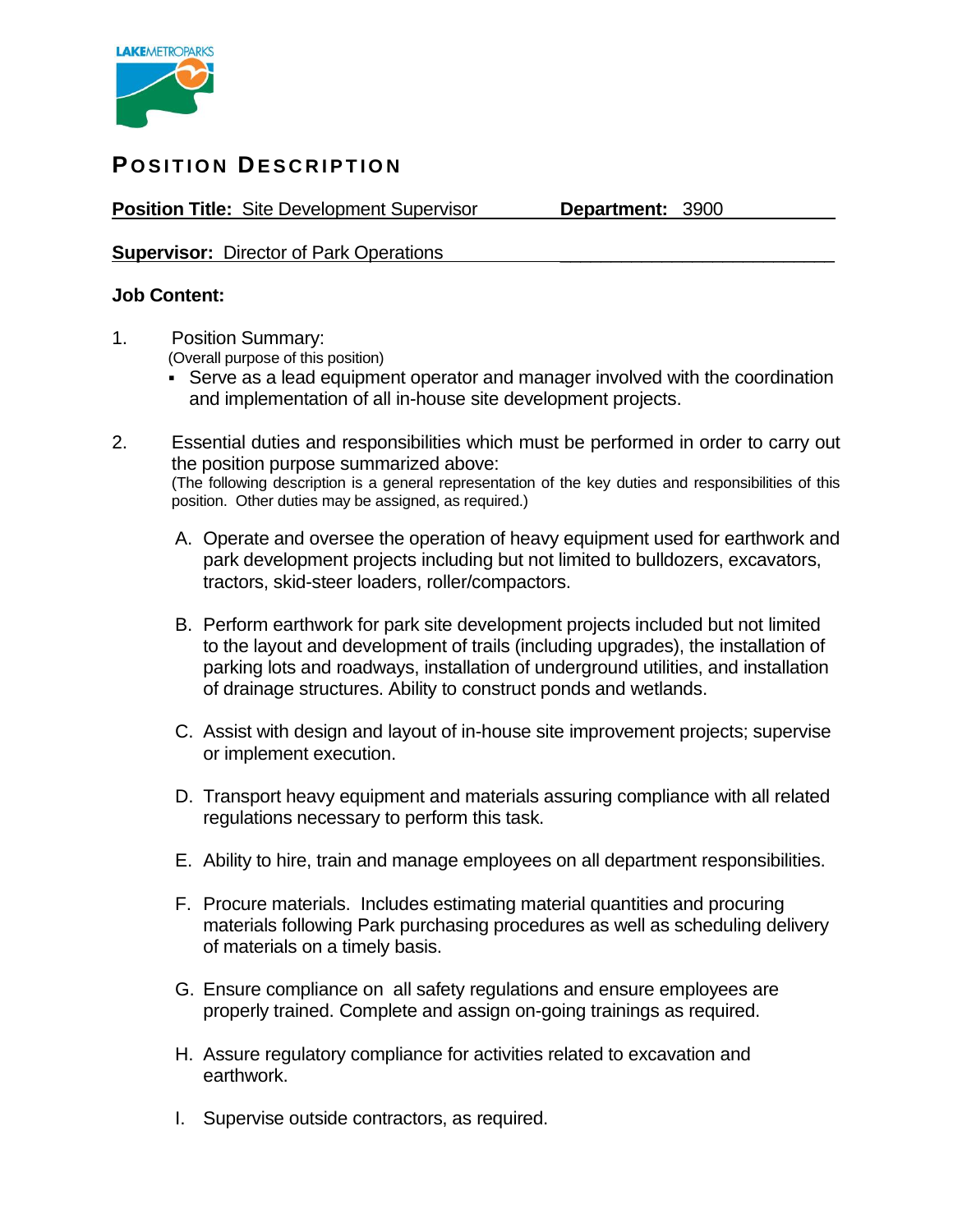- J. Manage preventative maintenance program for heavy equipment; make basic repairs; determine need for outside service/repair.
- K. Maintain inventory of tools, equipment and materials.
- L. Prepare comprehensive project report at the conclusion of each project.
- M. Direct and manage staff, select, train, and coach to assure performance, high morale and professional growth.
- N. Serve as a member of the Natural Resource Department team, providing assistance as needed.
- O. All other duties as assigned by management.

## **Qualifications:**

- 3A. Specific knowledge, training or skills required to perform the duties of this position. Specific concepts, courses, training programs or required certifications: (To perform this position successfully, an individual must be able to perform each essential duty satisfactorily. The requirements listed below are representative of the knowledge, skills and abilities required. Reasonable accommodations may be made to enable individuals with disabilities to perform the essential functions.)
	- **Demonstrated ability to operate various heavy equipment. Knowledge of small** engines and maintenance tasks.
	- Class A Commercial Driver License required. Must be insurable on Agency's policy,
	- Demonstrated mechanical skills.
	- Ability to read and interpret blueprints, laser levels and transits.
	- Knowledge of materials used in earthwork and site development included but not limited to various gravels & aggregates, geotextiles, and drainage materials.
	- Ability to estimate material quantities needed for various projects.
	- Ability to determine slopes, grades, and levels of compaction.
	- Demonstrated understanding of Natural Resources Management principles and techniques.
	- Excellent customer service skills.
	- In-depth interpersonal skills: ability to effectively deal with all organizational levels.